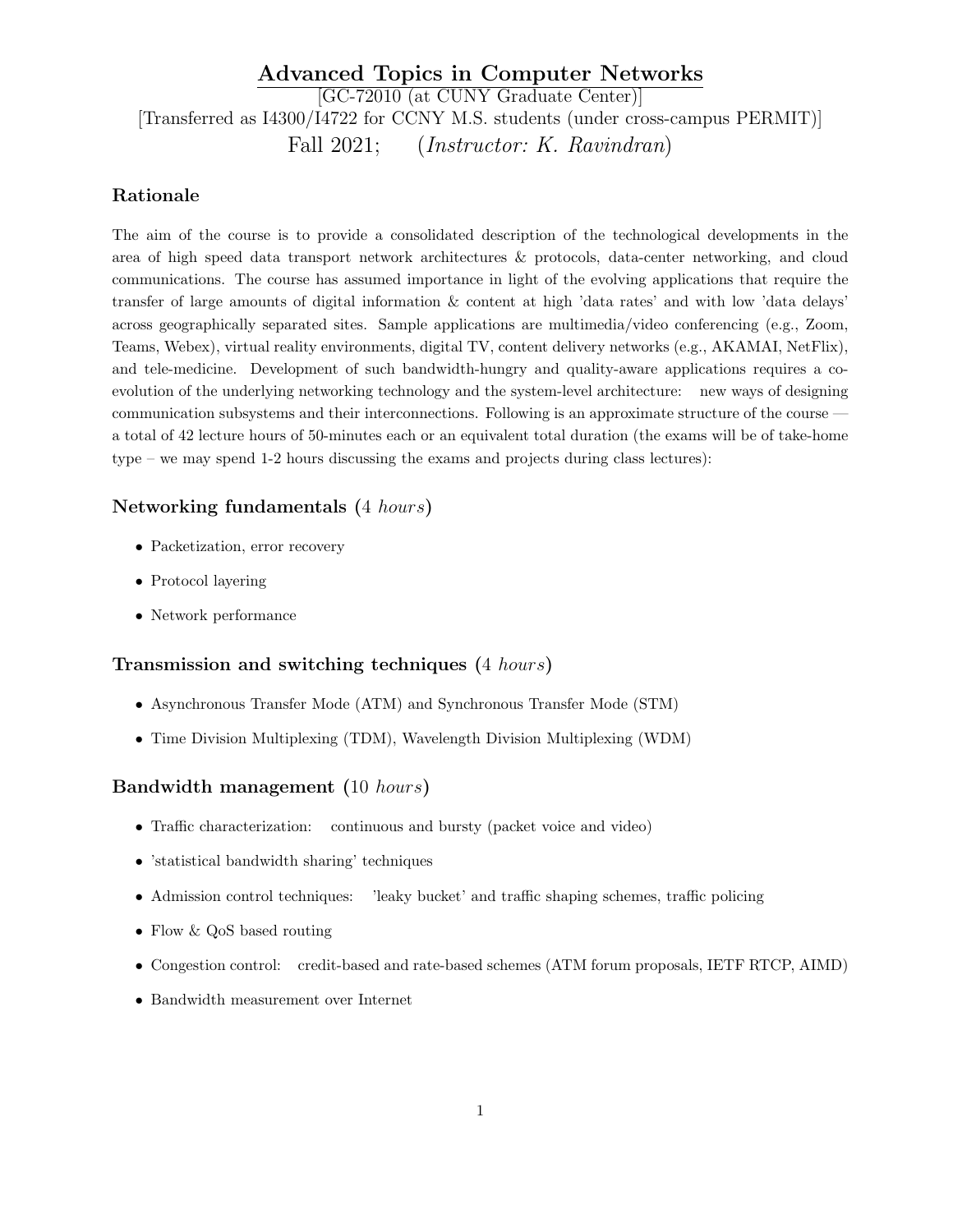# Point-to-multipoint communications (6 hours)

- Multicast support in ATM and IP networks
- Case studies: CBT, DVMRP, PIM
- 'application-level' multicast, proxy-based multicast
- Reliable multicast protocols

#### Protocols for high-speed networks (4 hours)

- Light-weight protocols and application-specific protocols (case studies: NETBLAST, X-Kernel)
- 'integrated layer' protocols

### Network traffic & QoS control (6 hours)

- Diffserv and Intserv models
- Economic principles in flow & QoS management
- Intelligent network management

#### End-to-end Network architectures (8 hours)

- Scalability: topology aggregation, flow grouping
- Overlay network services; Enterprise networks
- Software-defined Networks & Systems
- Data-center networks; cloud-network communications
- PlanetLab test-bed for networking studies

# References

- I. High Speed Networks and Internet: Performance and Quality of Service, by W. Stallings, Prentice-Hall Publ.
- II. Computer Network Protocols: A System-oriented Approach by L. Peterson and B. Davie, Morgan-Kaufman Publ.
- III. An Engineering Approach to Computer Networking, by S. Keshav, Addison-Wesley Publ.
- IV. Computer Networks: A Top-Down Approach, by J. Kurose and K. Ross, Pearson Publ. (8th ed., 2021).
- IV. IEEE and ACM SIGCOMM Conference proceedings on Communication Architectures and Protocols